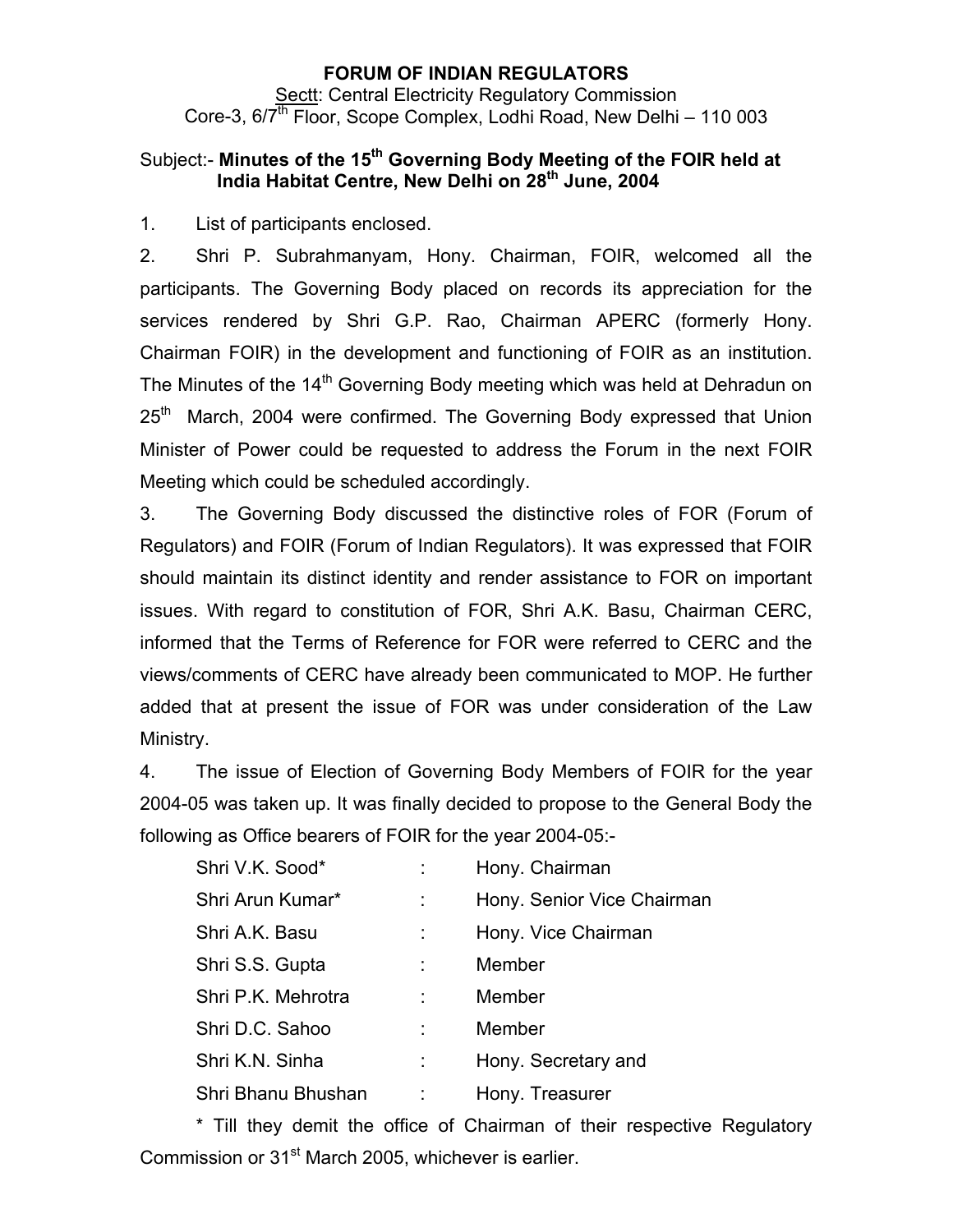5. The Governing Body considered the Balance Sheet and audited accounts for 2003-04 and approved the same with the observation that the amount provided for Research, Training and Information Fund could be utilised in time to avail Income Tax benefits. The Governing Body deliberated at length about the training courses and the mechanism of training which could be taken up by FOIR. It was suggested that Chairman of all the Regulatory Commissions be contacted to identify the Training Institutes in this regard. Shri V.K. Sood, Chairman DERC proposed that senior officers of the Regulatory Commissions can arrange interactive training capsules all over the country. Shri P. Subrahmanyam, Hony. Chairman, FOIR, endorsed the view of Shri V.K. Sood and suggested that the subjects for training could be discussed in the General Body Meeting. He further added that there should be actual on-job training and the Training Staff & the subjects are to be identified along with the Regional Centres.

6. In the context of Research activities of FOIR, Shri A.K. Basu, Chairman, CERC suggested that FOIR could consider taking up a Study on issue of Crosssubsidy under Section 61(g) of the Electricity Act, 2003. Shri Bhanu Bhushan, Member CERC, informed about a Study Report of UK Expert Group on Transmission Pricing. The Governing Body was of the view that the purchase of said Study Report could be considered after a presentation on the subject by the concerned agency before the FOIR. The Governing Body observed that in case some more studies can be taken up by FOIR during the current year, the amount transferred to the Research, Training and Information Fund could be optimally utilised.

7. The Governing Body approved retention of M/s. Thakur, Vaidyanath Aiyer & Co. as Chartered Accountants for auditing of the accounts of FOIR for the year 2004-05 at an annual payment of Rs.10,800/-. The Budget for 2004-05 covering an Income of Rs.32.80 lakhs and estimated expenditure of Rs.29.72 lakhs was approved by the Governing Body.

8. The Agenda items for the Annual General Body Meeting scheduled for 28<sup>th</sup> June, 2004 was discussed and generally approved. The Meeting ended with a vote of thanks to the Chair.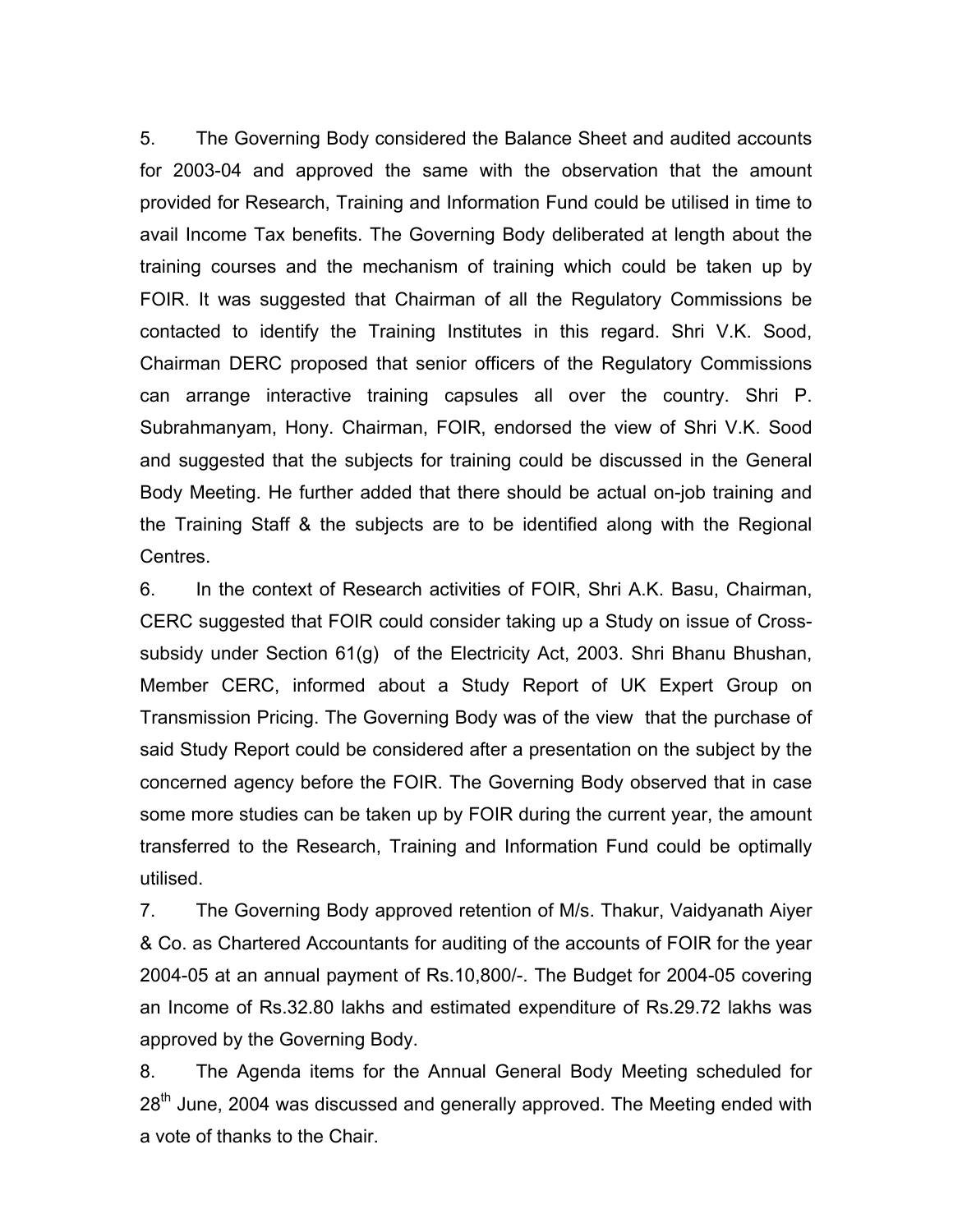## **LIST OF PARTICIPANTS IN THE 15TH GOVERNING BODY MEETING OF FOIR HELD ON 28TH JUNE, 2004 AT NEW DELHI**

| S.No.          | <b>NAME</b>          | <b>DESIGNATION/OFFICE</b>        |
|----------------|----------------------|----------------------------------|
| 1.             | Shri P. Subrahmanyam | Chairman, MERC                   |
| 2.             | Shri A.K. Basu       | Chairman, CERC                   |
| 3.             | Shri Arun Kumar      | Chairman, RERC                   |
| 4.             | Shri V.K. Sood       | Chairman, DERC                   |
| 5.             | Shri K.N. Sinha      | Member, CERC                     |
| 6.             | Shri Bhanu Bhushan   | Member, CERC                     |
| 7 <sub>1</sub> | Shri Hemant Jain     | <b>Executive Treasurer, FOIR</b> |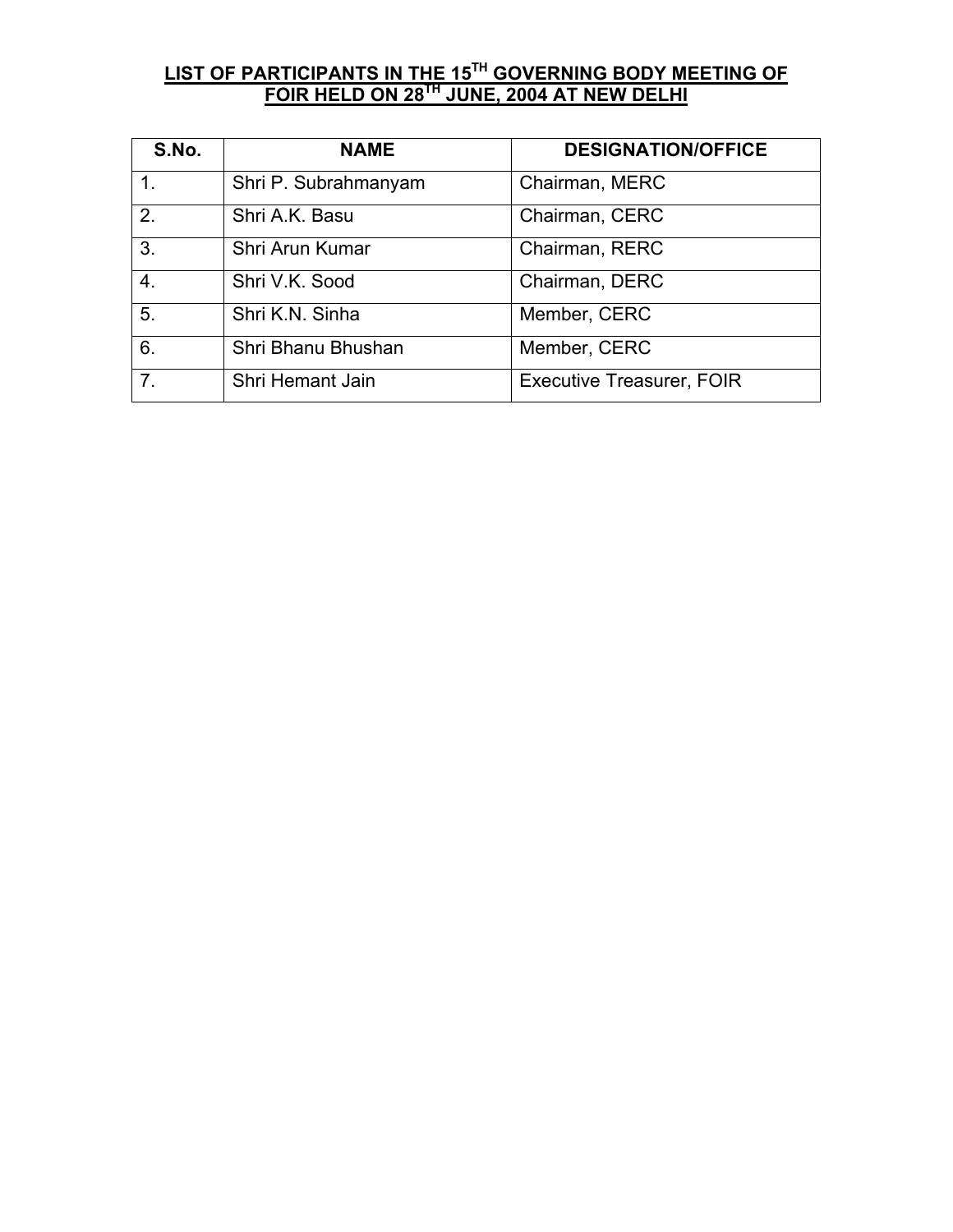### **FORUM OF INDIAN REGULATORS**  Sectt: Central Electricity Regulatory Commission Core-3,  $6/7^{\text{th}}$  Floor, Scope Complex, Lodhi Road, New Delhi – 110 003

### Subject:- **Minutes of the 5th Annual General Body Meeting of the FOIR held at India Habitat Centre, New Delhi on 28th June, 2004**

1. List of participants enclosed.

2. Shri P. Subrahmanyam, Hony. Chairman, FOIR, welcomed all the participants and new Members of the FOIR. He discussed about the development of FOIR over the last few years and expressed that FOIR should continue as an active independent body even after the constitution of FOR (Forum of Regulators).

3. The Election of Governing Body Members of FOIR for the year 2004-05 was taken up and the General Body elected the following as Office bearers of FOIR for the year 2004-05:-

| Shri V.K. Sood*    |   | Hony. Chairman             |
|--------------------|---|----------------------------|
| Shri Arun Kumar*   |   | Hony. Senior Vice Chairman |
| Shri A.K. Basu     |   | Hony. Vice Chairman        |
| Shri S.S. Gupta    |   | Member                     |
| Shri P.K. Mehrotra |   | Member                     |
| Shri D.C. Sahoo    |   | Member                     |
| Shri K.N. Sinha    | t | Hony. Secretary and        |
| Shri Bhanu Bhushan |   | Hony. Treasurer            |

 \* Upto the date they demit office of Chairman of their respective Commission or 31<sup>st</sup> March 2005, whichever is earlier.

4. The General Body confirmed the Minutes of the  $15<sup>th</sup>$  General Body Meeting held at Dehradun on  $25<sup>th</sup>$  &  $26<sup>th</sup>$  March, 2004. The issue of FOIR taking up a Study on the aspect of cross-subsidy under Section 61(g) of Electricity Act, 2003, as proposed by Shri A.K. Basu, Chairman CERC, was taken up for discussion.

4.1 The General Body was of the view that the State Government was required to be involved on the issue of cross-subsidy. Shri P.K. Mehrotra, Chairman MPERC, remarked that the State Government was itself not clear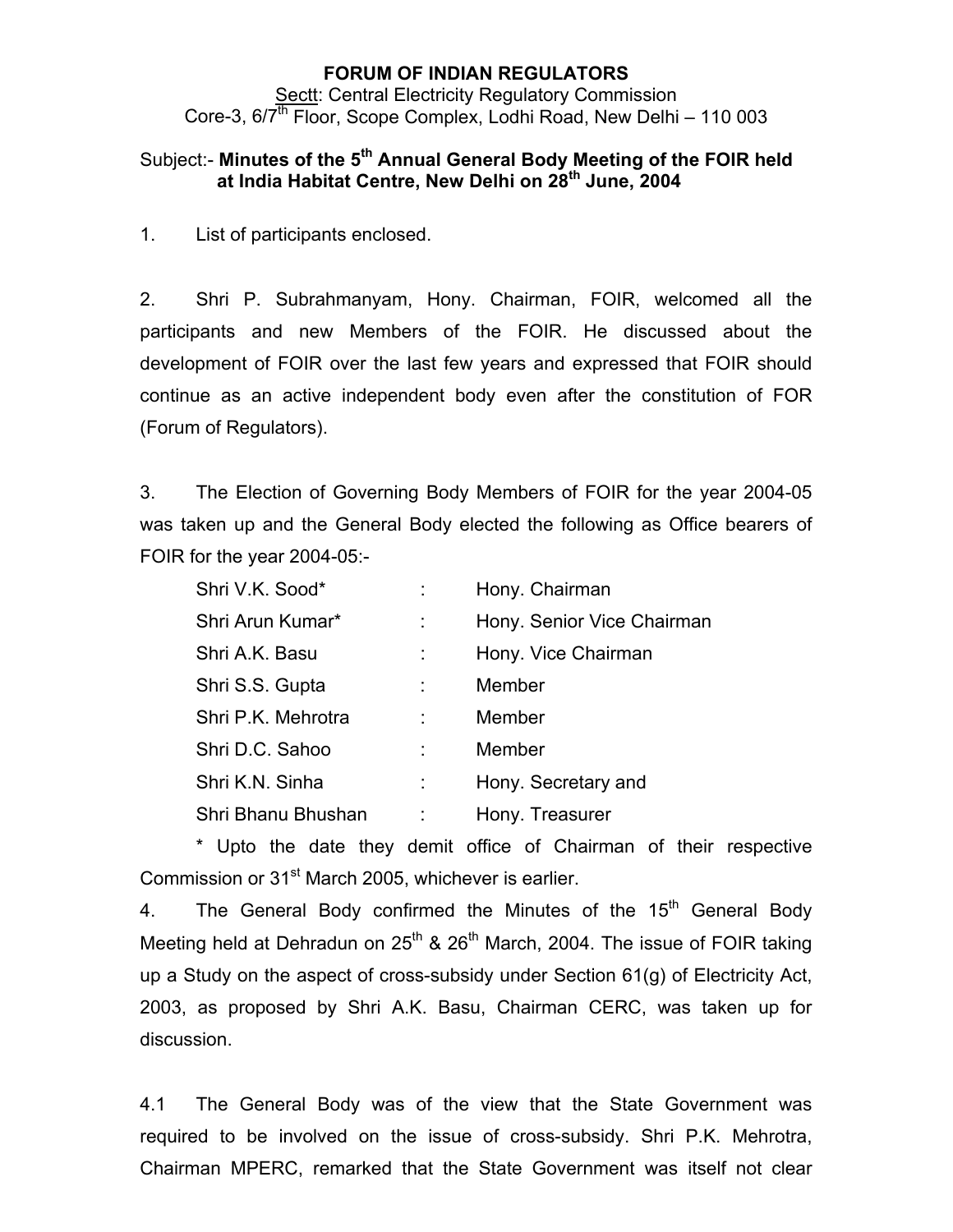about the policy in the matter. Shri Arun Kumar, Chairman RERC, expressed that the issue of cross-subsidy could be taken care of only at the time of Tariff revision and in case of Rajasthan only one Tariff revision has taken place during the last five years. Shri G. Subba Rao, Chairman GERC, informed that another way to reduce cross-subsidy was by resorting to energy conservation in agricultural consumption. The General Body was of the view that the issue had political and economic angle and considerable time was required for correction of cross-subsidy element. Shri S.D. Ukkali, Member KERC, mentioned that this issue could be discussed in the Coordination Forum which has to be constituted at the State level. On a query from Hony. Chairman, FOIR, Member KERC informed that the issue of Coordination Forum in the State of Karnataka was yet to be resolved.

4.2 Shri B.C. Jena, Member OERC, mentioned that the loss reduction had not been to the required level and, therefore, cross-subsidy element was still there. He mentioned that the cost of supply to each category of consumers was to be looked into at the time of Tariff revision/fixation. Shri K.S.R. Murthy, Acting Chairman APERC, stated that the cross-subsidy element could be eliminated only if the State Government provided the required funds. He informed that in case of Andhra Pradesh the State Government was paying the subsidy element in advance. He further mentioned that the recovery from agriculture sector was 17% of the cost of supply and the decision of the State Govt. to allow free power to agriculture will eliminate even the said recovery of the cost. Shri V.S. Ailawadi, Hony. Member, expressed that the FOIR with considerable experience of Members should frame and suggest as to whether the cost of service model could be utilised for determination of cross-subsidy. He suggested that State Governments should be involved in the process. Shri S.K. Jena, Member OERC, mentioned that there had been no support from the State Govts. and actual cost of service model should be adopted.

4.3 Shri S. Thangarathnam, Member TNERC was of the view that getting support from the State Govt. to eliminate cross-subsidy on average cost of service would require considerable funds and the cost to serve model should be adopted. Shri S.D. Ukkali, Member KERC was of the view that Cross-subsidy element should be determined for each category of consumers. Shri A.K. Basu,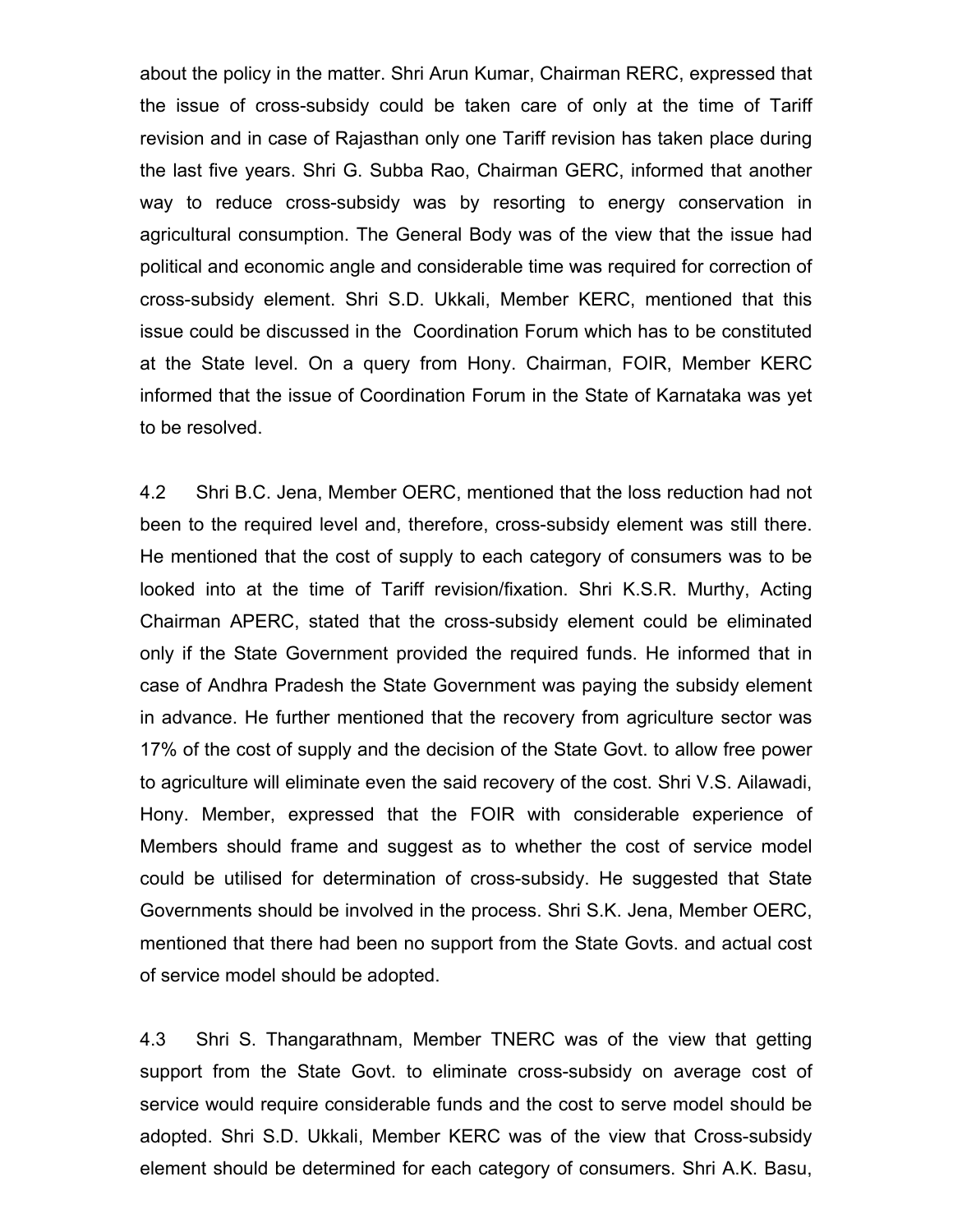Chairman CERC, stated that there was no time limit to eliminate the crosssubsidy element in Tariff and in case the cross-subsidy was reduced, the industrial tariff will go down while the domestic & agricultural tariff will go up. Shri S.M. Dharendra, Member RERC, suggested that a Concept Paper on the subject be generated by FOIR through a Task Force of Members.

5. Hony. Chairman, FOIR invited suggestions from the Members with regard to subjects for Training and Research. Dr. Pramod Deo, Member MERC, mentioned that Training program was already being conducted by USAID for all the Regulatory Commissions and FOIR could consider to utilise its fund for Research activities.

6. The General Body considered the Balance Sheet and Audited Accounts of the FOIR for the year 2003-04 which was earlier approved by the Governing Body. After detailed discussions, the General Body approved the Balance Sheet and Audited Accounts for the year 2003-04. The General Body of the FOIR also approved retention of M/s. Thakur, Vaidyanath Aiyer & Co. as Chartered Accountants for auditing of the accounts of FOIR for the year 2004-05 and also approved payment of remuneration of Rs.10,800/- for the purpose.

7. The Budget for 2004-05 covering an Income of Rs.32.80 lakhs and estimated expenditure of Rs.29.72 lakhs was taken up for discussion by the General Body. Shri Divakar Dev, Chairman UERC, desired to know whether the increase in FOIR Membership fee from Rs. 1 lakh to Rs. 1.5 lakh per annum was justified considering the expenditure figures of FOIR for 2004-05 and the present position of Fund availability with FOIR . Shri Arun Kumar, Chairman RERC and other FOIR Members suggested for some flexibility in the duration of stay in the event of stay arrangements being funded by FOIR for meetings held outside New Delhi. Hony. Chairman, FOIR accepted the suggestion for consideration. Shri S.N. Ghosh, Chairman WBERC, suggested that some amount could be spent by FOIR for information dissemination on key issues such as multi-year tariff etc. Shri K.N.Sinha, Member CERC, mentioned that FOIR Secretariat be kept informed about such relevant documents/studies for further action. The General Body of FOIR finally approved the Budget for the year 2004-05.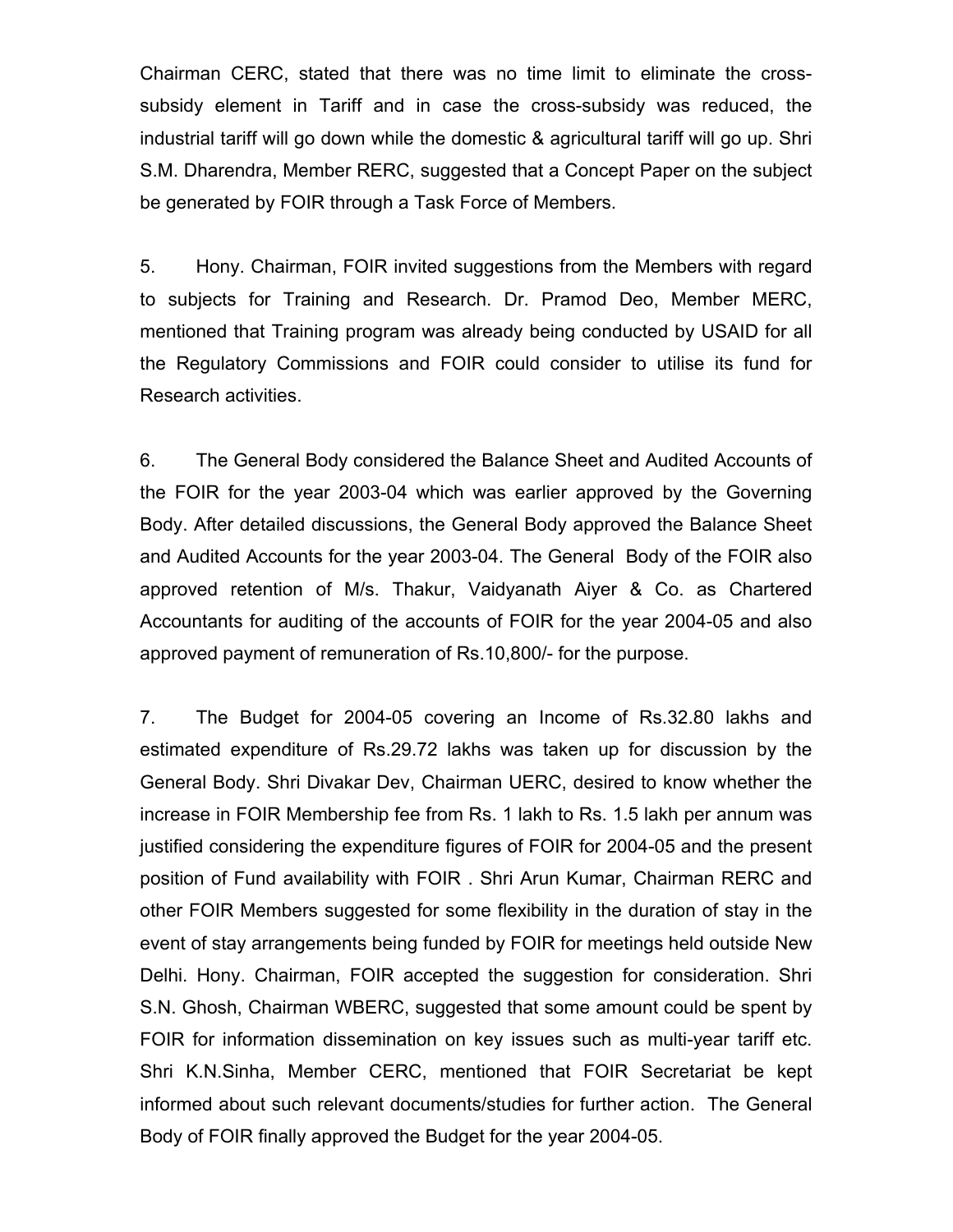8. The FOIR Secretariat highlighted the developments with regard to the Consultancy assigned by FOIR to TERI for "Compilation of Electricity Tariff Orders". Members suggested that the final report of TERI should be put on FOIR website and its printed copy be circulated to all the Commissions. Hony. Chairman, FOIR, advised Shri Shahid Hasan – representative of TERI, to ensure that the Final report of TERI be sent to all the Commissions. He further suggested that the Commissions should notify the FOIR Secretariat for the mistakes in TERI Report. It was proposed that a Committee of 3 Members be constituted by FOIR for considering the TERI Report for its acceptance and final payment to TERI. Hony. Chairman, FOIR, expressed that no payment was to be made to TERI for the time being and TERI should be asked as to why all the tariff orders and that of CERC & OERC had not been covered in the Report. The General Body finally decided that CERC should sort out the matter with TERI and TERI should be advised to circulate the Report to all the Commissions for their comments. Further a presentation was to be made by TERI on this Report in the next FOIR Meeting.

9. The General Body endorsed the proposal of Hony. Chairman, FOIR, that a special Meeting of FOIR could be held in which Hon'ble Minister of Power be invited. The issues of Regulatory Fund and Task Force Report were discussed by the Members. With regard to the Task Force Report, Hony. Chairman, FOIR, suggested that each SERC should record its views and forward the same to Govt. of India. It was informed that OERC had already forwarded its comments to Ministry of Power and FOIR Secretariat. Shri S.N. Ghosh, Chairman WBERC, was of the view that FOIR should not be silent on this important issue. Endorsing these views, Shri V.K.Sood , Chairman DERC, pressed for formation of a FOIR Committee. On the request of Members, Hony. Chairman, FOIR, constituted a Committee of the following Members for finalising the comments on Tariff Policy / Task Force Report by end of July,2004 :

- (i) Shri V.K. Sood, Chairman DERC
- (ii) Shri K.S.R. Murthy, Member APERC
- (iii) Shri B.C. Jena, Member OERC
- (iv) Dr. Pramod Deo, Member MERC
- (v) Shri S.D. Ukkali, Member KERC
- (vi) Shri S.S. Chakroborty, Chairman TERC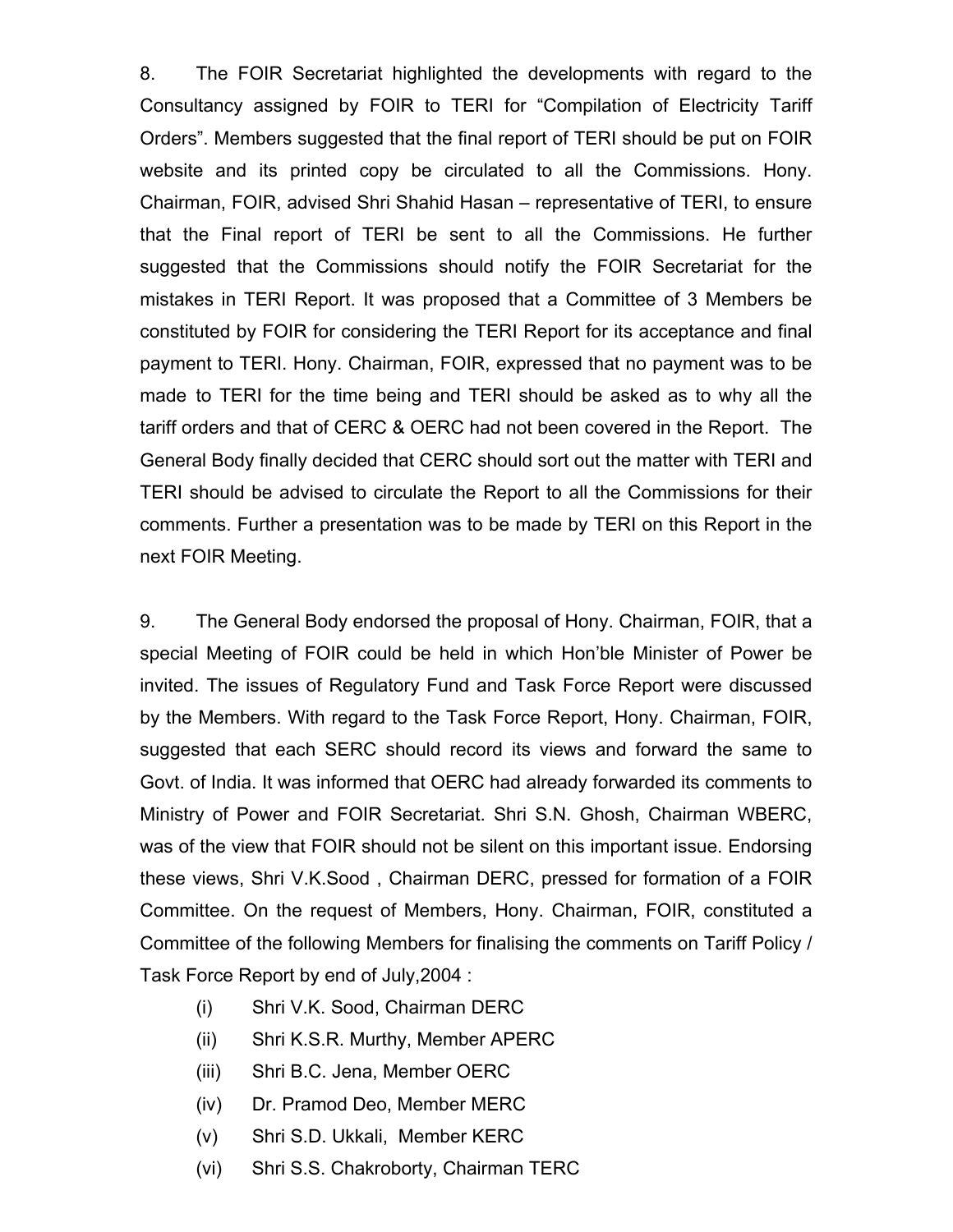#### (vii) One representative from CERC

Hony. Chairman, FOIR requested all the State Commissions to send their comments/views to the said Committee at the earliest.

10. In the afternoon session a presentation was made by Shri Bhanu Bhushan, Member CERC, on 'Intra-state ABT'. The said presentation explained the relevant aspects with an example of transaction in which Discom in AP was to contract power from Tata Power Co. in Maharashtra. The Members actively participated in the deliberations during the presentation.

11. Hony. Chairman, FOIR extended a hearty welcome to Shri A.L. Bongirwar, Chairman TAMP, who was attending the FOIR Meeting for the first time since TAMP was enrolled as Member of FOIR in June,2003. Hony. Chairman, FOIR then requested the Members to share the experience and developments in the respective Commissions since the last General Body Meeting.

11.1 Shri D.C.Sahoo, Chairman OERC, informed that OERC is in the process of fixing the tariff for the year 2004-05 for which the ARR petition filed before the Commission has been reviewed. He further informed that the Commission has taken up the study of distribution losses for 20 feeders and the study is being conducted by M/s Pricewater House Coopers as consultants.

11.2 Shri A.L. Bongirwar, Chairman TAMP, informed that unlike the Electricity Regulatory Commissions there is no separate Act for TAMP and no policy directives are being given by Govt. of India to TAMP for issuance of regulations. He informed that of the 400 cases filed in the last five(5) years TAMP had disposed off 380 cases. He mentioned that TAMP is looking after consumer interests which in turn results in certain degree of reduction in profits for the Port Trusts. He raised the issue of guidelines given by CAG for regulatory bodies and expressed that most of the provisions in the said guidelines were of administrative nature. He suggested that FOIR should discuss as to whether the regulatory bodies should at all be answerable to audit on these issues. The General Body held extensive discussion about the CAG guidelines as highlighted by Shri Bongirwar.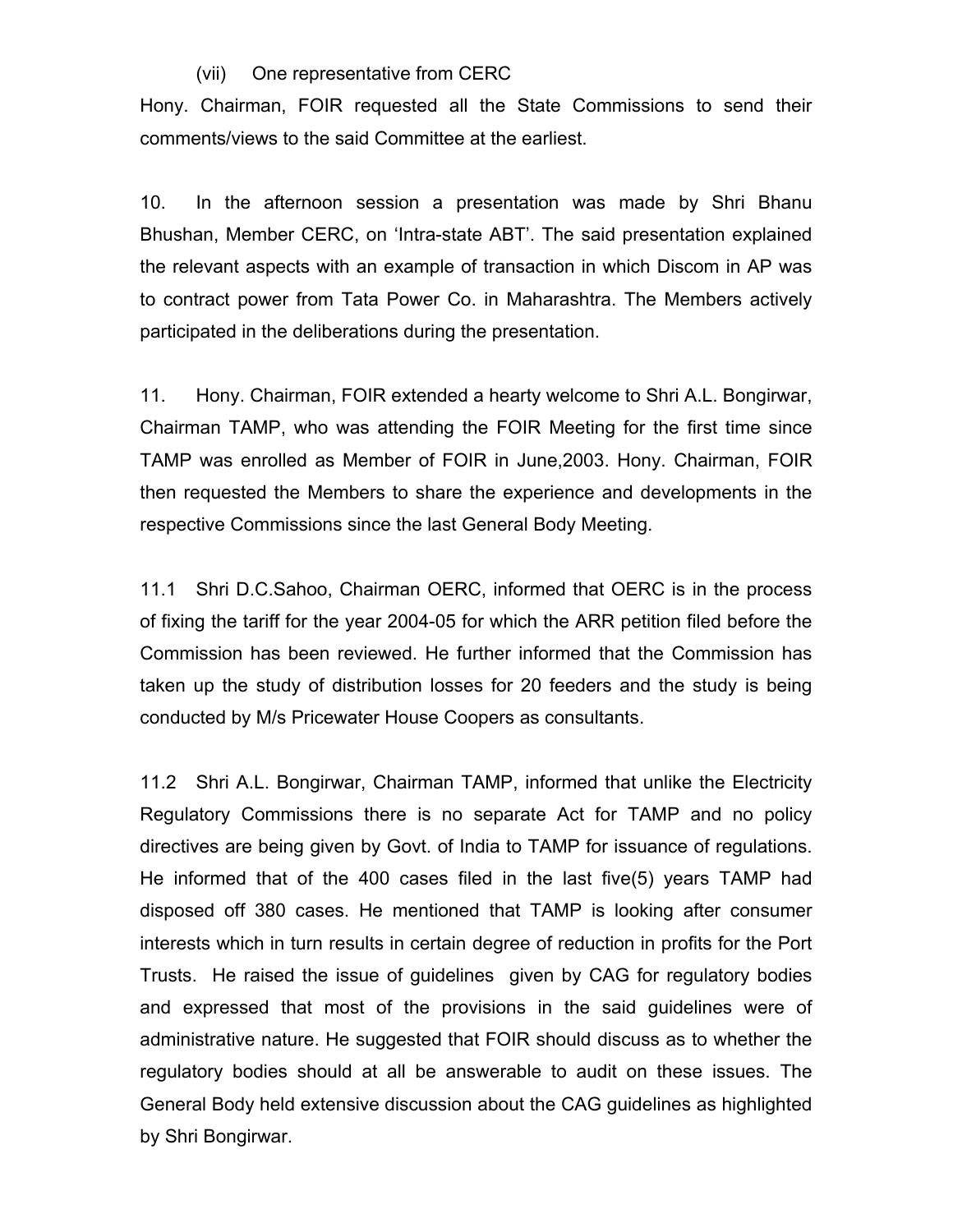11.3 Shri S. Surya. P. Rao, Secretary APERC, informed that APERC had imposed fine on a distribution company for delay in rectification of the faults. He mentioned that regulations for Open Access were being finalised and the terms & conditions of tariff for the distribution companies were also to be finalised shortly. He further stated that 400 MW power is being wheeled from the first gas based captive power plant in AP and the Commission was considering levy of a charge for cross-subsidy element in this case. He informed that AP High Court has directed the Non-conventional power developers to approach APERC for tariff. He suggested that some regulations are required to be framed for theft of electricity. In this regard Shri V.K. Sood, Chairman DERC, clarified that Delhi High Court had given a verdict that old regulations issued by DERC under the previous Act were still applicable and Ministry of Power has now referred the matter to Law ministry.

11.4 Shri P.K. Mehrotra, Chairman MPERC informed that MPSEB was not going to exist after 10th December,2004, but there was still no action from the Govt. on part of the successor utilities/entities. He mentioned that NHDC was willing to sell power to the State Govt. and not to SEB on account of the payment guarantee and in-turn the State Govt. was to trade power with SEB as a natural trader. Shri K.N.Sinha, Member CERC, clarified that tariff of common project such as BBMB is not fixed by the regulators. Shri Mehrotra further mentioned that the State agency which was getting power from NHDC was also intending to recover its investment for development of the Narmada valley. Shri S.K. Jena, Member OERC, was of the view that the Commission had the power to regulate the rate at which the licensees will buy power. Shri V.K. Sood, Chairman DERC, expressed that the retail tariff of SEB will continue to apply on the unbundled entities but ARR determination will depend on distribution of assets and liabilities. In reply to a query from Shri S.K.F. Kujur, Chairman JERC, it was stated by Shri K.N.Sinha, Member CERC, that the tariff of DVC will be decided by CERC.

11.5 Shri Somit Dasgupta, Secretary DERC, presented the highlights of the tariff order of DERC for the year 2004-05 as issued in June, 2004 wherein the tariff had been increased by 10%. He mentioned that the distribution companies were required to effect a reduction in technical & commercial losses and collection inefficiency to the extent of 17% over a period of five(5) years . He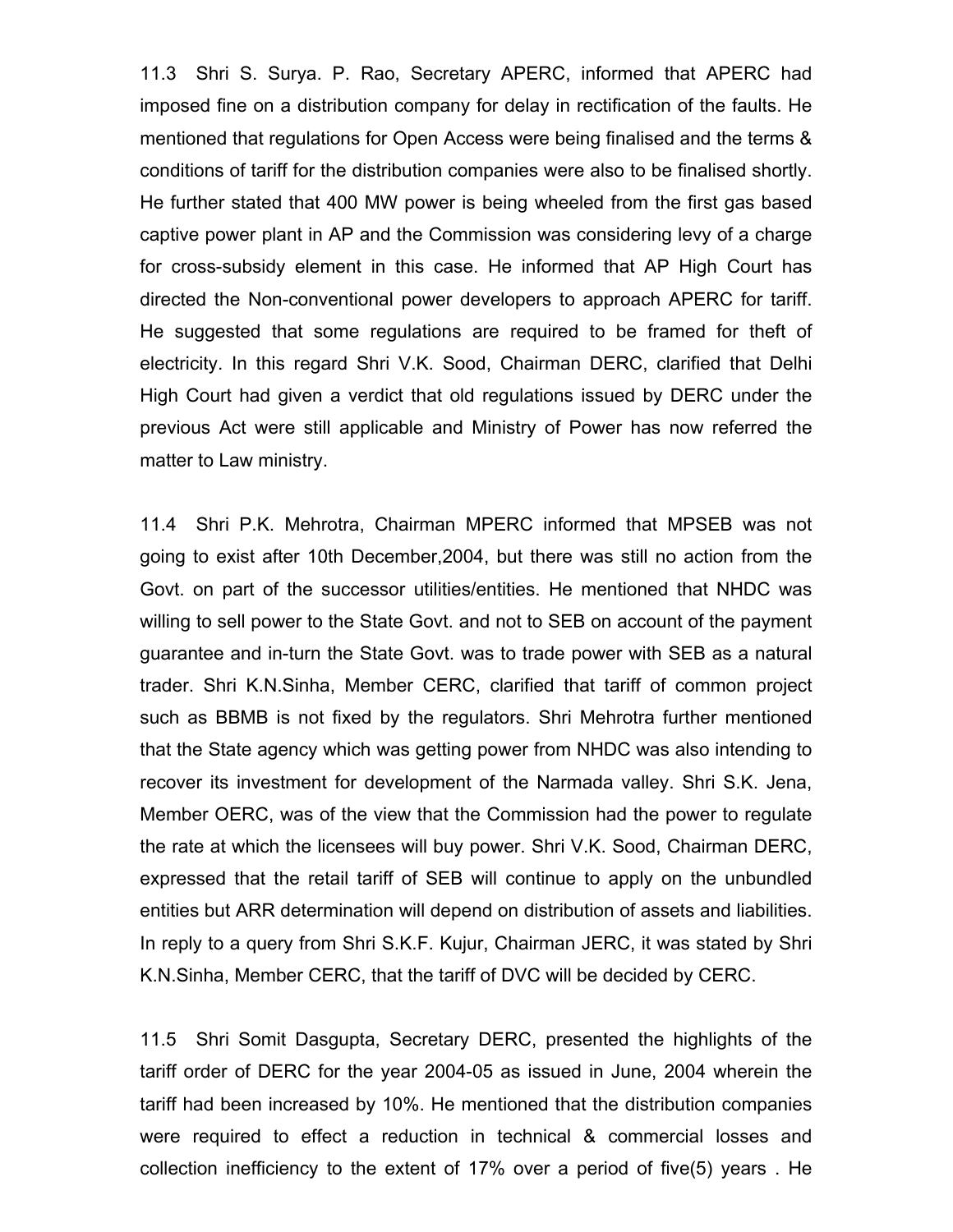informed that the gradual loss reduction had been according to the target during the first two years. He stated that penalty has been levied on the distribution companies for not achieving the target of capital investment. He added that the order on public lighting was issued in March,2004 wherein incentives were provided for efficiency in this regard and the results are being obtained. He further stated that the charges for Service lines have been rationalised and the appointment of Ombudsman for Public Grievances was to be notified shortly.

11.6 Shri M.K.G. Pillai, Chairman KSERC, discussed about the Annual Revenue Requirement (ARR) of KSEB for the year 2004-05. He mentioned that some reduction in ARR had been achieved by rationalisation of power purchases and following CERC's tariff orders for power generation. He stated that in this regard some advantage was also received due to UI charges. He mentioned that directions had been issued to KSEB for improvement in capital investment, replacement of faulty meters, computerised billing and loss reduction. He added that the Commission was trying to determine the cost of service for each category of consumers.

11.7 Shri G. Subba Rao, Chairman GERC, informed that the Commission had passed 3 Orders since the last FOIR Meeting held on 25th & 26th March,2004 at Dehradun. The said 3 Orders were as under -

- (i) Tariff Order on ARR
- (ii) Quarterly Billing for adjustment of power purchase cost and fuel price.
- (iii) Grid support & parallel operation

11.8 Dr. Pramod Deo, Member MERC, informed that tariff in Mumbai city had been revised after a period of 7 years and there has been 8% reduction in tariff during 2003-04 & 2004-05. Referring to effective utilisation of Schedule VI, he mentioned that the Demand charges had increased while the energy charges had been reduced. He stated that consumers with consumption of more than 3000 units are required to have KVA Demand Meters. He raised the issue of manner in which Depreciation Fund was to be treated. He further added that CEA had been appointed as technical consultants by MERC for statutory advice under the Act. It was informed that performance norms and quality standards